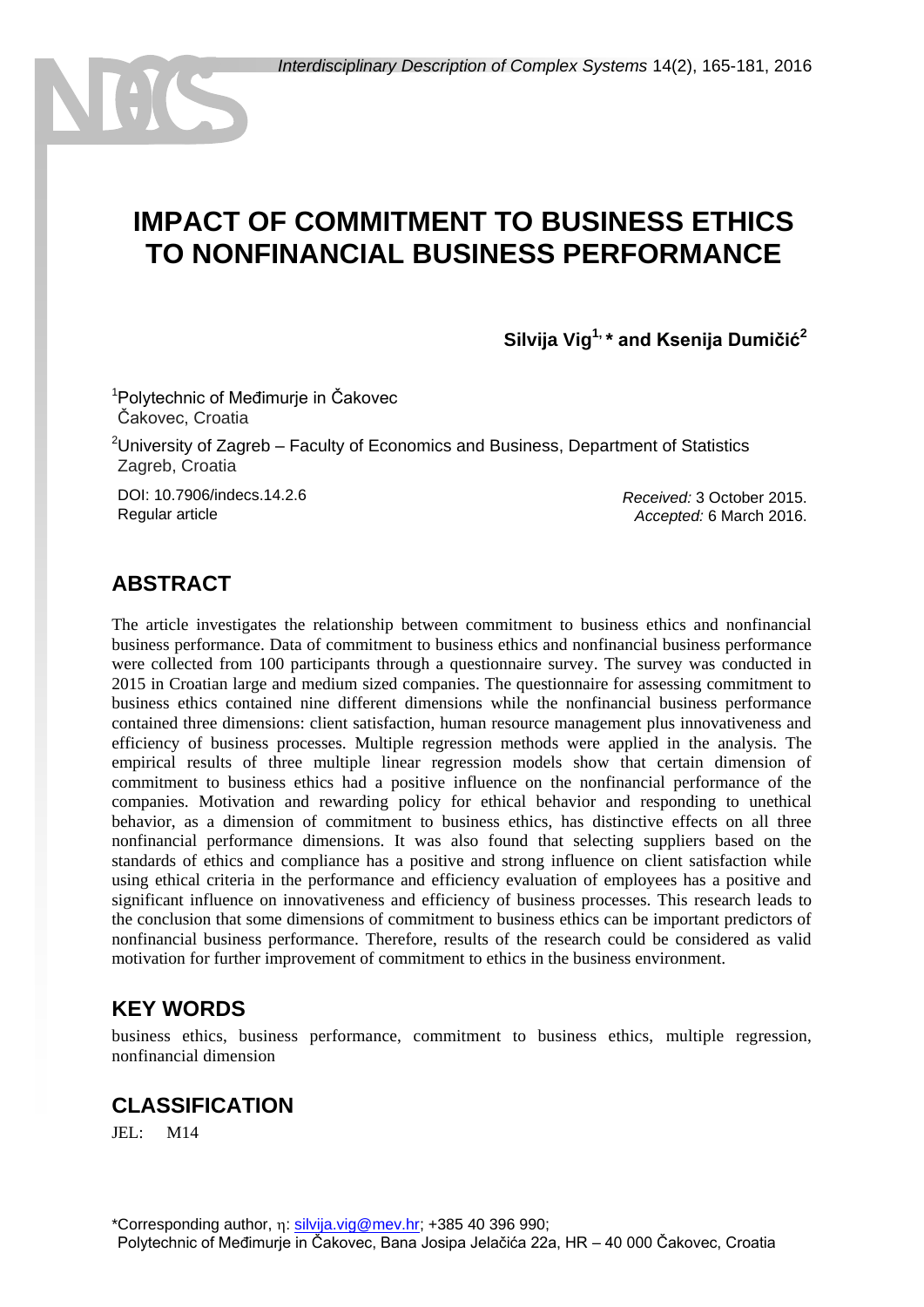# **INTRODUCTION**

In the last decades, researchers spent a considerable amount of study on the topic on a commitment to business ethics in the nonfinancial perspectives of business performance. While some authors, in terms of nonfinancial dimensions, argue the ethics is a good business investment because it creates positive external impacts such as the stakeholder's commitment and trust which in turn guarantees the long-term positive results [1], enhanced reputation and positive corporate image [2], increase customer loyalty [3] and build competitive advantage [4], others are skeptical [5]. Berrone et al. [6] shows that companies with substantial ethical commitment reach a higher satisfaction of stakeholders which ultimately has a stronger influence on financial result stated in market value added. Companies committed to business ethics provide a clear view of their values and beliefs, avoiding uncertainty of the future performance and finally risks in the long-term [7] and, therefore, they attract investors who recognize ethical and sustainable priorities in business [8]. Furthermore, in companies committed to business ethics employees' perception is positively related to job satisfaction [9] trust in the organizations [10], effective communication between managers and employees [10] and ethical decision-making [11]. This indicates that a strong commitment to business ethics creates positive and healthier organizational culture. In the research, Trevino et al. [12] connected affirmative ethical cultures to decreased misconduct, reduced pressure to compromise ethical standards, increased reporting to top-level management and their response to misconducts, higher satisfaction within the company and greater willingness to handle misconduct in general [13].

After numerous scandals and unethical activities, it has been noticed that a number of companies have developed ethics programs, but they were frequently just "window dressing" for the public. Therefore, some governments wanted to introduce changes in this segment and legally regulate it. After the adoption of the US Foreign Corrupt Practices Act (FCPA) 1977 when ethics and compliance programs were first introduced into business practices, the U.S. Sentencing Commission [14] included revisions to their guidelines for developing an organizational culture that promotes ethical conduct and complies with the laws in companies. However, up to date, no country in the world is excluded from unethical activities and misconducts including the US, which legislation of ethics and compliance is on the highest level. According to Bajaj et al. [15] the total fines for FCPA enforcement imposed on companies from 2002 through 2009 ranged from under \$1 million to nearly \$156 million annually. Authors also stated that in 2013, the settlement resulted in fines close to \$400 million. Research noted that between largest ten FCPA settlements, just two companies were from the US, other eight companies were from other countries such as Germany, India, France, Italy, Hungary and UK [15] which confirms that the unethical actions are widespread. On the other hand, increased interest in business ethics became obvious in all economies around the world. Recent researches confirm that commitment to business ethics have strong impression in business [16-18]. Many companies recognize their importance and according to IT Policy Compliance Group [19], commitment to ethical business have strong impression on: (i) 17 % higher revenues than all other firms; (ii) 14 % higher profits than all others; (iii) 18 % higher customer satisfaction rates; (iv) 17 % higher customer retention levels; (v) 96 % lower financial losses from the loss of theft of customer data; (vi) 50 times less likely to lose or have stolen customer data; and (vii) 50 % less spent on regulatory compliance annually. According to the National Business Ethics Survey [20], increasingly sophisticated ethics programs are developing new standards in employee's behavior. Companies are working hard to implement ethical standards and to build strong cultures. The survey confirmed if companies evaluate ethical performance and build strong cultures,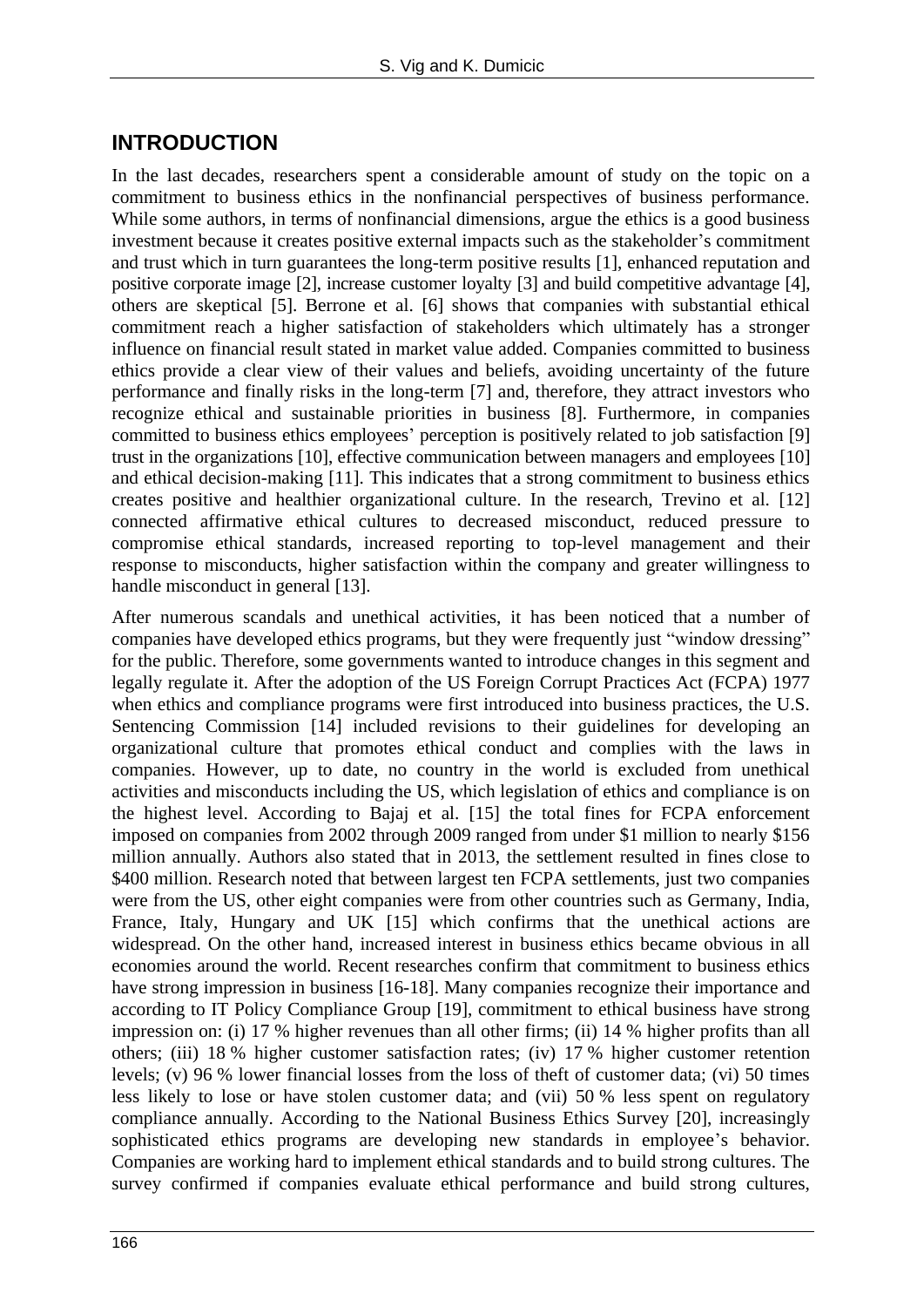misconduct is substantially lower [20]. According to their survey, 20 % employees reported seeing misconduct in companies where cultures are "strong" compared to 88 % who witnessed wrongdoing in companies with the weakest cultures.

Nowadays, ethical business has emerged as an essential component in the long-term business success, and it becomes an important issue in society, which give us a justified reason to explore its function in the corporate governance and performance of companies in modern market conditions. With ethical commitment, companies can avoid negative effects on their business in the long term. While commitment to business ethics is dominant on regulated western markets, too little attention has been paid to this subject in transition countries, including Croatia. Standards that encourage commitment to business ethics in regulated markets (e.g., US FCPA, USSC, UK Anti-bribery Act) present significant challenge for Croatian companies when they operate abroad due to an absence of additional local legislation that encourages companies to implement ethical standards in their daily activities.

Based on the analysis of previous studies and limited studies that analyze the impact of business ethics on overall performance and specifically nonfinancial perspectives of business performance, authors concluded that there was a need for additional research in that field. Authors would like to close this gap and contribute to the body of literature by measuring an impact of business ethics on nonfinancial performance in Croatian companies. Article consists on the introduction, followed by the literature review. In the third part of the article methodology is presented, while results are presented in the fourth part of the article, followed by the conclusion.

# **LITERATURE OVERVIEW**

Even though the concept of business ethics has been presented throughout the whole history of doing business, in the late 1970s it has begun to institutionalize in business and academic world. It has emerged as an interdisciplinary field which implies that more than forty years scientific and researchers studying the problems and phenomena of business ethics, and their influences and functions in the process of corporate governance and business performance.

### **THE NOTION OF BUSINESS ETHICS**

Business ethics represents good or bad and right or wrong behavior towards all stakeholders in business context, and it deals with moral expectations and practices occurring in economic system. Social responsibility as the issue of external demonstration of ethical performance depends on internal organizational ethics based on in-depth ethical standards and organizational culture that supports acting well. Therefore, those principles through ethical standards need to become a part of every company. Although a large number of authors and researchers denies beliefs of those who argue that ethics and business are excluded [21], Trevino and Nelson [22] define business ethics as a set of moral rules and values that influence and direct the behavior of individuals or groups in relation to something that is right or wrong in making decisions and in the management. Drucker, considered as the founder of modern American management, [23] also recognized the interrelation between ethics and business. He argued that business ethics is not separate from any other kind of ethics. He explained that: "All authorities of the Western tradition – from the Old Testament prophets all the way to Spinoza in the seventeenth century, to Kant in the eighteenth century, Kierkegaard in the nineteenth century and, in this century, the F.H. Bradley (1927) (Ethical Studies) or the American Edmond Cahn (1955) (The Moral Decision) – are, however, in complete agreement on one point: There is only one ethics, one set of rules of morality, one code, that of individual behavior in which the same rules apply to everyone alike" [24]. This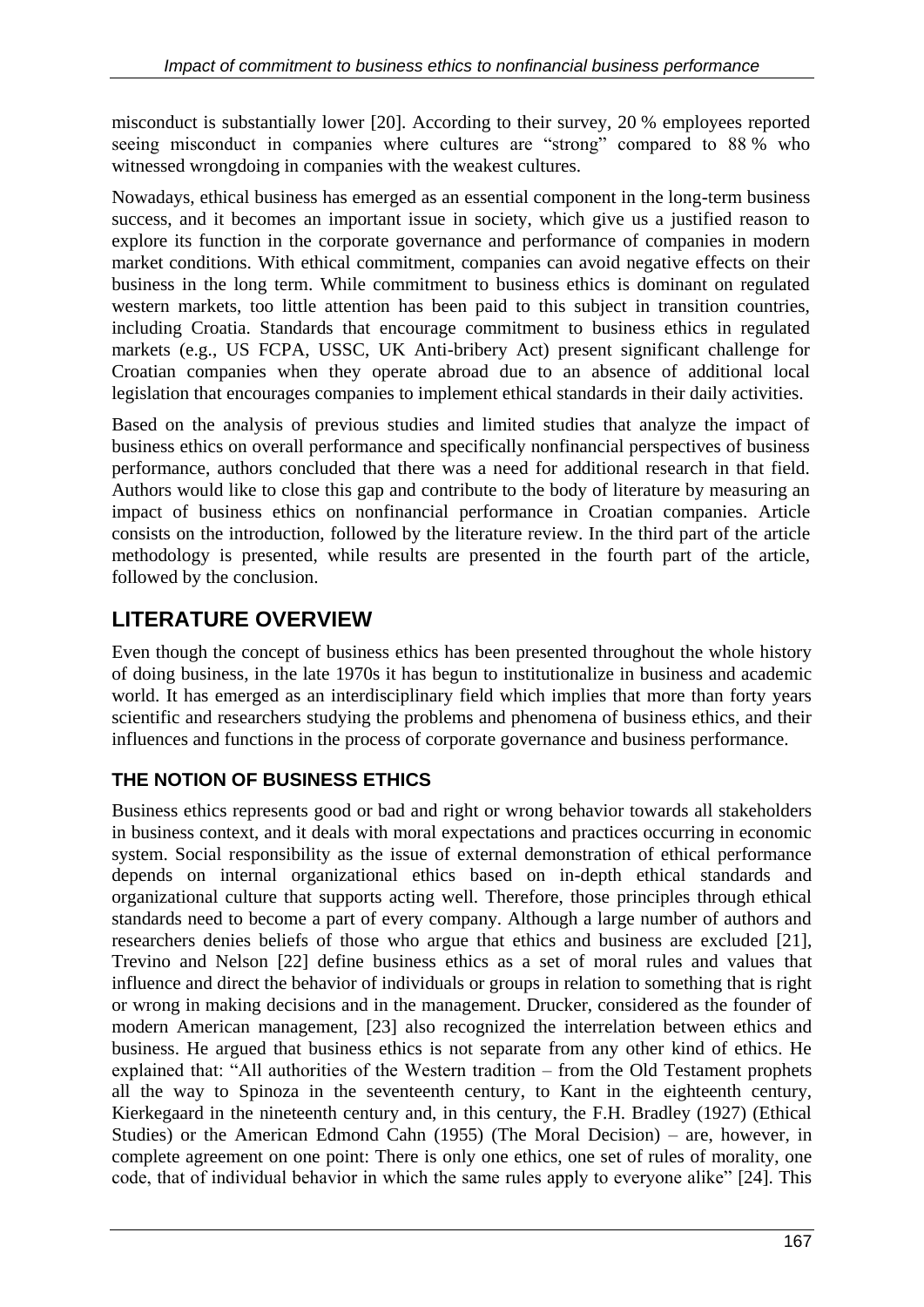kind of universal ethics makes an imperative of social responsibility that offers primacy in long-term sustainable business. Therefore, many authors and entrepreneurs point out that business ethics improves sustainable business performance and provides operational excellence to every business person [25].

#### **MEASURING INTENSITY OF COMPANY'S COMMITMENT TO BUSINESS ETHICS**

Though there is no universal measure of business ethics, recently, authors have set different criteria to measure the intensity of company's commitment to business ethics. Trevino et al. [26] in their research used fourteen dimensions in terms of leadership role modeling, ethics code, sanctions for ethical and unethical conduct and norms of ethical behavior in the company. Vig [27] developed a model that assist in establishing an ethical organisational culture with determined criteria of business ethics in terms of values, implementation and governance of such a company. Furthermore, Lloyd and Mey [28] include in their model code of ethics, top management commitment, reward system, ethics training, helpline, whistle-blower protection, ethical assessment and audit and ethics committee.

Berrone et al. [6] determine two dimensions of Corporate Ethical Identity (CEI). The first dimension named Corporate Revealed Ethics (CRE) is more focused on transparent communication of ethics, commonly, through the company's statement. The second dimension refers to Corporate Applied Ethics (CAE) which incorporates ethical activities like actions, events and process based on ethics, employee's profit sharing and training programs [6]. Additionally, Verbos et al. [29] define the living code, which includes a synergy of authentic leadership, as an ethical organizational culture and five key organizational processes.

Trevino and Nelson [22] identify that companies create an ethical culture through a multiple interrelation of formal (rules, policies and codes, executive leader communications, orientation and training programs, selection systems, performance management systems, organizational structures, and formal decision-making process) and informal organizational systems (norms of daily behavior, stories heroes, rituals, myths and role models, and language). It can be concluded that companies differ precisely in line with the values prevailing in their way of doing business inside a company and towards all stakeholders in the system. Based on previous research, in our study, authors determinate nine dimensions for measuring commitment to business ethics in terms of motivation and rewarding policy for ethical behavior and responding to unethical behavior; communicating ethical values within the company; promoting an ethical culture, having an unambiguous, visible commitment and involvement in solving ethical problems by senior management; using ethical criteria in performance and efficiency evaluation of employees; using ethical criteria in risk assessment; implementing and integrating ethical criteria in organizational culture; using ethical criteria in corporate reporting to external stakeholders; selecting suppliers based on the standards of ethics and compliance; and conducting due diligence in terms of ethics and compliance in mergers and acquisitions.

A crucial dimension of ethical commitment in a company is an implemented policy of motivation and rewarding for ethical behavior and responding to unethical behavior [22]. For ethical values to be effectively communicated throughout a company, companies should ensure that employees understand and follow the values, rules and codes of conduct. Companies encourage employees to speak up and use company values as a framework for decision making [30] which is also a part of integrated ethical communication. Internal communication aims at enlivening set codes and procedures and encouraging management-level and other employees to exhibit their ethical actions in their relations and communication.

Top-level management, including board and senior managers, is responsible for ensuring that a company has effective ethics program, and they need to set the highest standards of ethical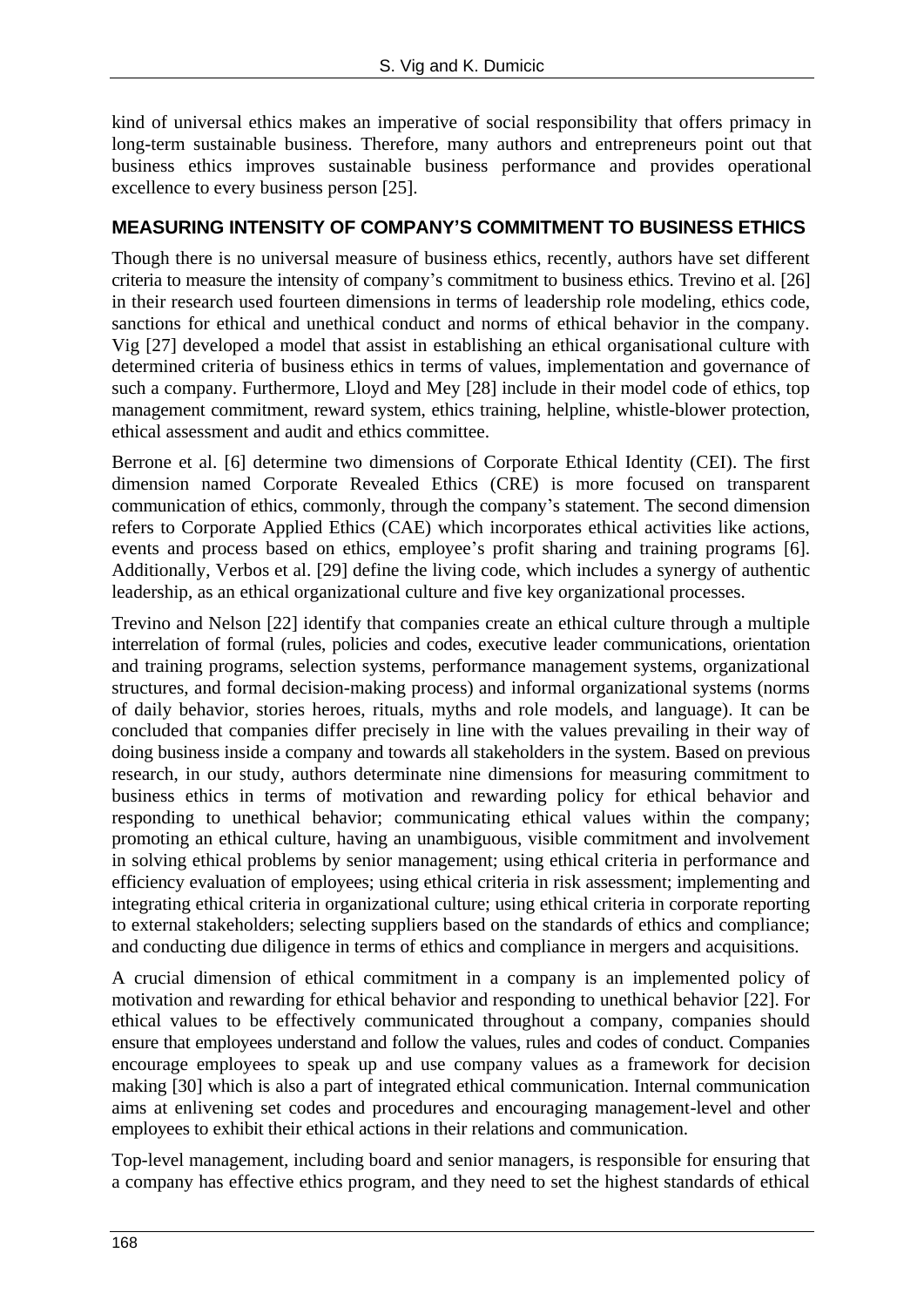behavior. By following the principle "tone of the top", they allow ethical behavior standards to cascade to the middle management who then, through their actions and behaviors, set an example for other managers and employees, thus affecting their behavior. On paper, a company can have all other dimensions of the effective, ethical program, but if it lacks toplevel commitment, it is hardly possible to develop a commitment to business ethics.

Furthermore, to assess the efficiency of employee's performance and prevent possible non ethical activities, companies need to ingrain ethical criteria in performance and efficiency evaluation of employees. Steinberg [31] argues that ethics is the most effective when supervisory and management personnel, closest to the action, are aware of the employee activities and monitor them in the usual course of managing a business. Using ethical criteria in performance and evaluation of employee influence on how they do their job and how they interact with their colleagues and other stakeholders is the significant indicator of ethical importance.

Due to increased business performance in highly regulated markets and stakeholders' interest in the way of doing business, companies are compelled to use ethical criteria in risk assessment to maintain the competitive position on the market. Therefore, there is a need to assess risks in that segment. According to Williford and Small [32] ethical criteria as a part of ethics and compliance risk assessments usually include possible sanctions and penalties on local and international markets, employee complaints, audit results, corruption and practices of countries where domicile companies work and court judgments.

Company with ethical codes and procedures requires a commitment to employee's ethical behavior. Therefore, codes and policies that specify acceptable and unacceptable types of behavior in companies should be a guiding principle of ethical organizational behavior. Taking into consideration the necessity of ethical procedures to have a strong culture, it can be concluded that a strong, ethical organizational culture can be established only with clearly defined codes, policies and procedures of ethical behavior and with clearly and transparently implemented communication on all organizational levels.

Ethical criteria for corporate reporting also present an opportunity to develop a positive reputation of the company. Companies are dependent on how their stakeholders perceive them, therefore, managers need to communicate not just performance results, but also their achievement to key stakeholders to strengthen the reputation and goodwill and finally ensure better access to capital and foreign investments. Ethical companies increasingly require their partners and suppliers to develop their ethical standards or to comply with company's standards what makes an ethical base for selecting suppliers.

Finally, due diligence, often part of a wider organizational due diligence framework, is a form of ethics and compliance risk assessment with the purpose to prevent and mitigate risk [33]. Companies are especially empowered to use due diligence when starting new business relationships and entering new markets to take measures to prevent possible non ethical and noncompliance activities on time.

#### **IMPACT OF BUSINESS ETHICS TO BUSINESS PERFORMANCE**

Making decisions based only on financial indicators as a reflection of past events are no longer sufficient for achieving sustainable competitive advantage. Therefore, companies focus on the parameters that create long-term value including nonfinancial indicators as indicators of business performance [34]. Nowadays the majority of companies present nonfinancial indicators, essential for their business processes, such as customer perspective, product quality, the duration of the operating cycle, internal processes, innovation and employee satisfaction, and learning and growth perspective in their annual report.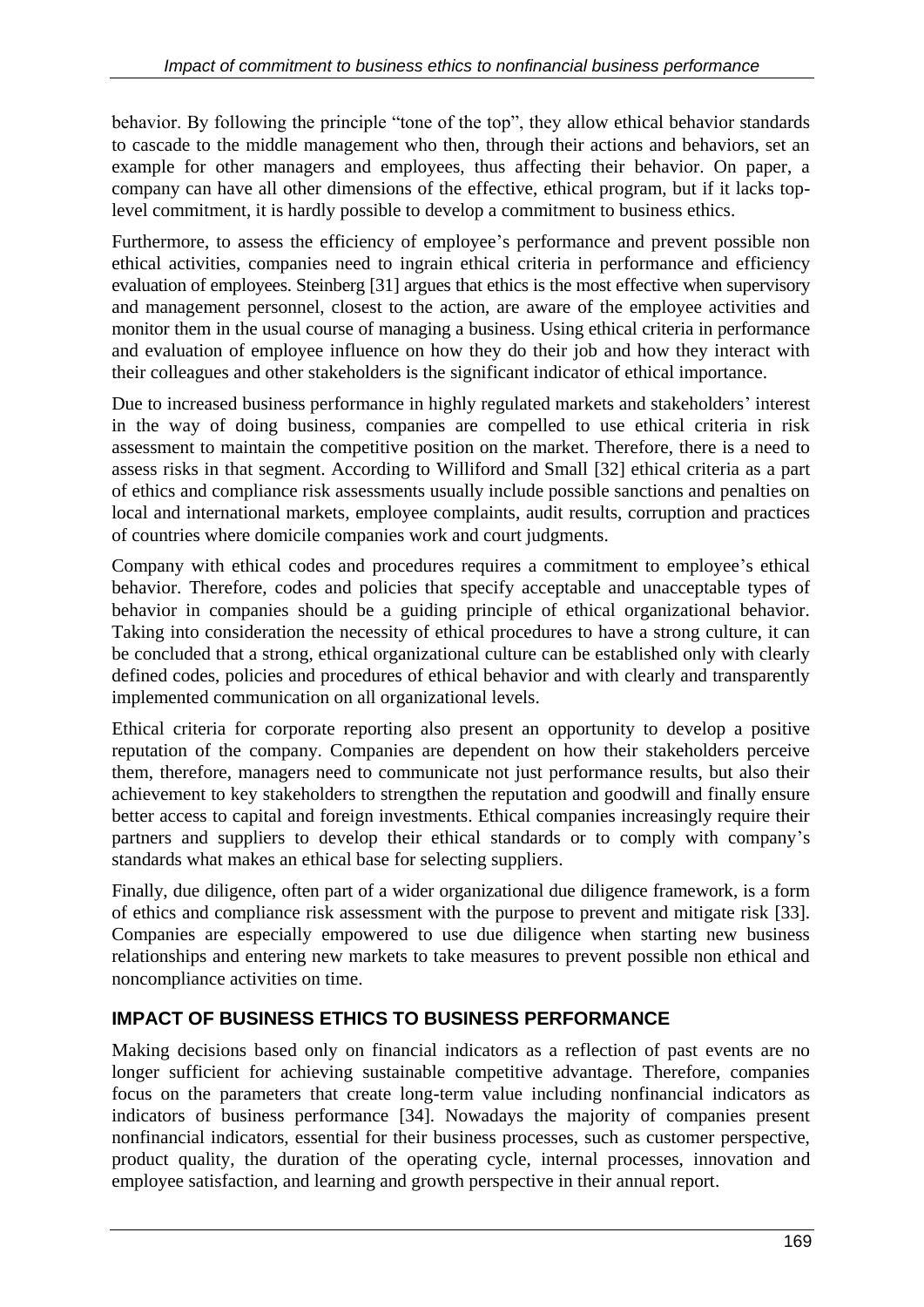There are many models that incorporate financial and nonfinancial perspective in assessing the performance of the company (e.g., Balanced Scorecard, EFQM Excellence Model, Value Based Management, Business Excellence Model, Total Quality Management, Activity Based Costing, Key Performance Indicator). Some researchers have investigated the relationship between nonfinancial performance as a result of business ethics and financial performance of companies. Although it was the considerable amount of positive relationship [6, 35], studies also have shown the negative relationship [36] and non-significant relationship [37, 38]. Verschoor [39] made the first study which investigated the relationship between company's financial and nonfinancial performances and commitment to business ethics.

In the line of Verschoor's paper, authors would like to contribute to this kind of literature by investigating an impact of business ethics on nonfinancial performance in Croatian companies measured regarding client satisfaction, human resources management plus innovativeness and efficiency of business processes. Client and customer satisfaction as a nonfinancial business performance present an important issue in evaluating company's performance which leads to trust and loyalty in long-term. Although the characteristics of human resource management are regarded to play significant roles in encouraging ethical organization, few empirical studies have been conducted [40]. Furthermore, there are very few studies examining the role of innovation in the contest of business ethics [41]. Therefore, this study will suggest that a company's innovation will be influenced by a commitment to business ethics.

# **HYPOTHESIS DEVELOPMENT**

Companies that do not motivate and reward their employees with incentives based just on the job results, such as increased sales or profit and instead use ethical and moral attributes to verify how employees perform, prove the importance of the way their employees do things, not just what they achieve [22]. Companies revealed what desired employees behavior is and which unethical behavior they discourage. Emphasizing the importance of motivation, rewarding policy for ethical behavior and responding to unethical behavior is crucial to the alignment an ethical culture in a company [22]. Hence, we propose:

H1: *There is a positive relationship between motivation and rewarding policy for ethical behavior and responding to unethical behavior as a dimension of commitment to business ethics and nonfinancial business performance.*

Reputation is a key factor for profitability and sustainability from stakeholder perspective [42]. Companies with a good reputation may also expect client loyalty resulting in a more stable or increase in turnover over time. Companies that take into consideration their ethical reputation want to know with whom they do business and want to be sure which level of ethical standards in doing business their partners and suppliers use. In order to do business with them, companies increasingly require their partners and suppliers to develop their own ethical standards or to comply with company's own standards. Harmonized standards of ethics and compliance enable business partners to demonstrate mutual respect and trust which is essential for developing a long-term sustainable cooperation. Hence, we propose:

H2: *There is a positive relationship between selecting suppliers based on the standards of ethics and compliance as a dimension of commitment to business ethics and client satisfaction as s nonfinancial business performance.*

According to the National Business Ethics Survey [20], 67 % companies included ethical conduct as a performance measure in employee evaluations and 74 % companies communicated internally about disciplinary actions when wrongdoing occurs. These companies discipline employees' misconduct and letting it be known that bad behavior is being punished. Data showed that discipline and ethics as a part of employee evaluations are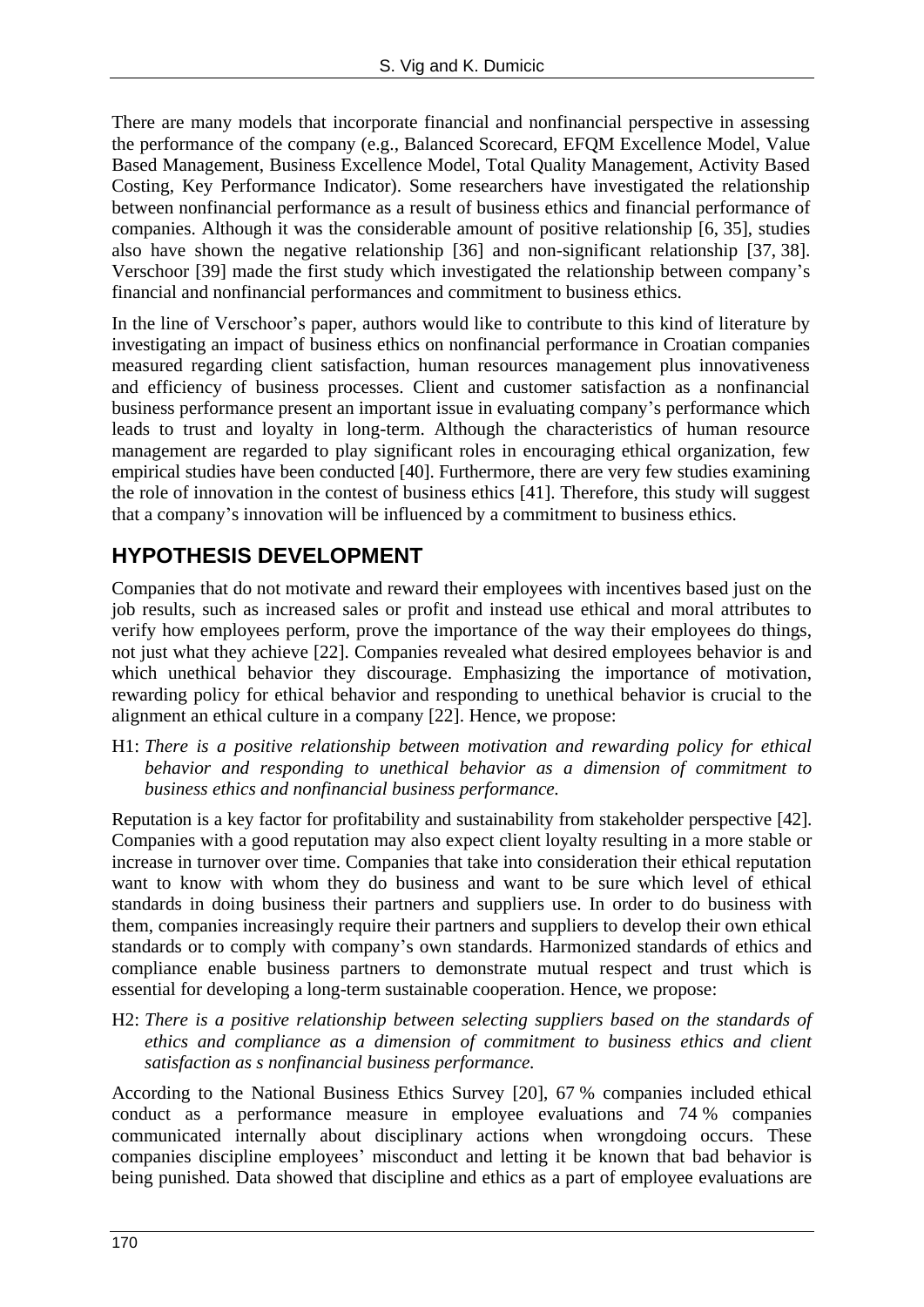two of the most powerful tools in effective ethics programs [20] which have the purpose of encouraging trust and loyalty among employees [43]. Commitment to business ethics has a positive impact on job satisfaction and organizational commitment [10, 26, 44], increased attraction of high-potential talent [45], and finally on innovations [41]. Therefore, in line with the previous research, we propose:

H3: *There is a positive relationship between using ethical criteria in performance and efficiency evaluation of employees as a dimension of commitment to business ethics and innovativeness and efficiency of business processes as a nonfinancial business performance.*

# **METHODOLOGY**

#### **SAMPLE**

Data were collected from Croatian companies included in the Croatian Financial Agency (FINA) database, the largest database of Croatian firms. The size was the only criteria for inclusion of companies in the sample, where medium-sized companies have from 50 to 249 employees, and large have 250 or more employees. As per the FINA database, the total number of firms amounted to 101 191, out of which 1268 medium and 350 large firms. The planned sample size was 600 companies. The total sample was equally allocated in large and medium companies, so the sample randomly included 300 medium and 300 large companies. Due to the complexity of the criteria that determine commitment to business ethics, which do not appear widely in such a form in smaller companies, from the research was exempted small companies up to 49 employees. Data were collected in a way that the companies selected in the sample in the first phase were contacted by telephone. In the next phase, the contact was reached via e-mail address, where also a questionnaire in electronic format was sent. Within the three months, a total of 100 completed questionnaires were collected (included 52 medium and 48 large companies). It should be noted that due to the specific topic, and the absence of a legal obligation to implement an ethical program in Croatian companies, the return of the questionnaire of 16,67 % for this survey is satisfactory. From the total of 100 participated companies, 88 were private companies and 12 state-owned companies.

Characteristics of the participants were collected as part of the survey. Data on gender, grade, and field of education were obtained through surveys. Among the respondents, 64 % were female, and 36 % were male in large companies; 67 % were female, and 33 % were male in medium-sized companies; 66 % had, at least, university degree in large companies and 44 % in medium-sized companies; 18 % had education in management of large companies and 35 % of medium-sized companies.

#### **MEASURES**

Our research instrument consisted of three sets of questions: (i) commitment to business ethics, (ii) nonfinancial dimensions of business performance, (iii) the demographics of subjects and companies. Questions were asked in the following forms: closed questions with a selection of one or more predefined answers, questions where respondents expressed agreement with a particular statement using 5-point Likert scale and open-ended questions. Respondents were guaranteed anonymity. Items for assessing commitment to business ethics were developed after examining the issues covered by various researches [6, 26-29]. In our study we determined the following dimensions for measuring commitment to business ethics: (i) motivation and rewarding policy for ethical behavior and responding to unethical behavior; (ii) communicating ethical values within the company; (iii) promoting an ethical culture, having an unambiguous, visible commitment and involvement in solving ethical problems by senior management; (iv) using ethical criteria in performance and efficiency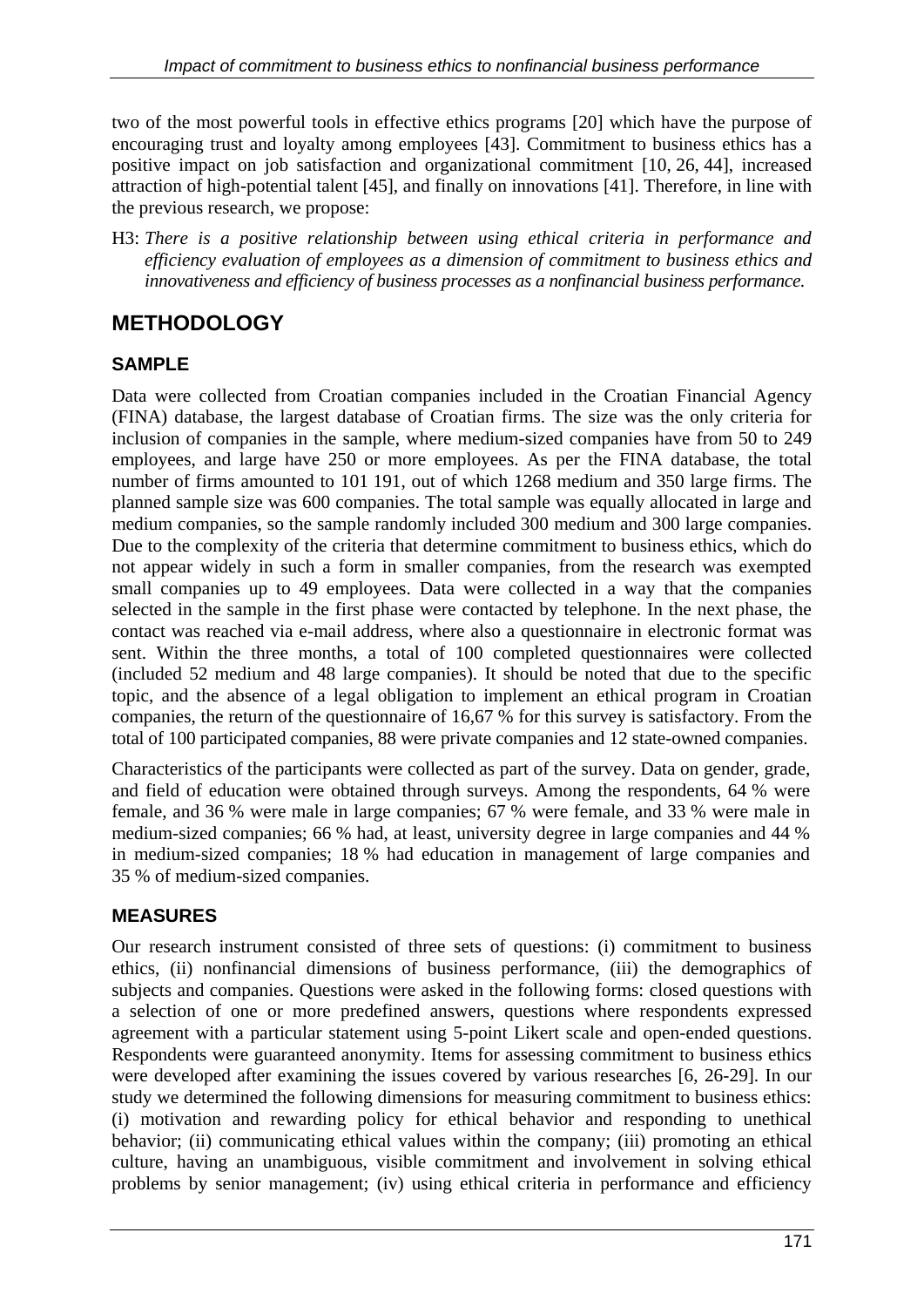evaluation of employees; (v) using ethical criteria in risk assessment; (vi) implementing and integrating ethical criteria in organizational culture; (vii) using ethical criteria in corporate reporting to external stakeholders; (viii) selecting suppliers based on the standards of ethics and compliance; and (ix) conducting due diligence in terms of ethics and compliance in mergers and acquisitions.

After investigating nonfinancial indicators in various businesses performance models [46-48], the data of nonfinancial business performance were determined with the following dimensions: (i) client satisfaction; (ii) human resources management; and (iii) innovativeness and efficiency of business processes. Each dimension was calculated as the average value of three variables. Therefore, client satisfaction consists: CS\_1 (Customer satisfaction), CS\_2 (Market share) and CS\_3 (Quality of products and services). Human resources management was calculated as the average value of HR\_1 (Employee productivity), HR\_2 (Employee loyalty) and HR\_3 (Employee turnover). Innovativeness and efficiency of business processes was calculated as the average value of three variables: IE\_1 (The efficiency of internal processes), IE\_2 (Innovation of products and services) and IE\_3 (Internal processes innovation). The aim of the research is to study the impact of business ethics commitment, as the independent variable, on the nonfinancial performance of the Croatian companies as the dependent variable, shown in more detail in Table 1.

# **FINDINGS**

Tables 2, 3 and 4 represent the regression models with three dependent variables: Client satisfaction, Human resources management and Innovativeness plus efficiency of business processes and independent variables BE\_1 to BE\_9, which indicate ethics commitment. A positive correlation between Motivation and rewarding policy for ethical behavior and responding to unethical behavior as an indicator of business ethics commitment has a positive statistically significant impact on the Client satisfaction, Human resources management, and Innovativeness plus efficiency of business processes which implied that ethical context has a positive impact on all nonfinancial business performance dimensions. Therefore, the first hypothesis is confirmed, and there is a positive relationship between motivation and rewarding policy for ethical behavior and responding to unethical behavior as a commitment to business ethics and nonfinancial business performance.

Table 2 represents the regression model with the dependent variable Client satisfaction, and independent variables BE\_1 to BE\_9, which indicate ethics commitment. A positive correlation was found between commitment to business ethics and Client satisfaction. The results revealed that two variables of Motivation and rewarding policy for ethical behavior and responding to unethical behavior (10 %) and Selecting suppliers based on the standards of ethics and compliance (5 %) has a positive statistically significant impact on the Client satisfaction. The model explains 26,2638% of the variability of the dependent variable Client satisfaction. Heteroscedasticity is not present (White's test LM = 52,2621; Breusch-Pagan LM = 1,86902), and that residuals are normally distributed ( $p$ -value = 0,157167). Therefore, the second hypothesis is confirmed, and there is a positive relationship between selecting suppliers based on the standards of ethics and compliance as a dimension of commitment to business ethics and client satisfaction as a dimension of nonfinancial business performance.

Table 3 shows the regression model with the dependent variable Human resources management, and independent variables BE\_1 to BE\_9, which indicate ethics commitment. The results revealed that the variable of motivation and rewarding policy for ethical behavior and responding to unethical behavior (1 %) has a positive statistically significant impact on the Human resources management. The model explains 31,6860 % of the variability of the dependent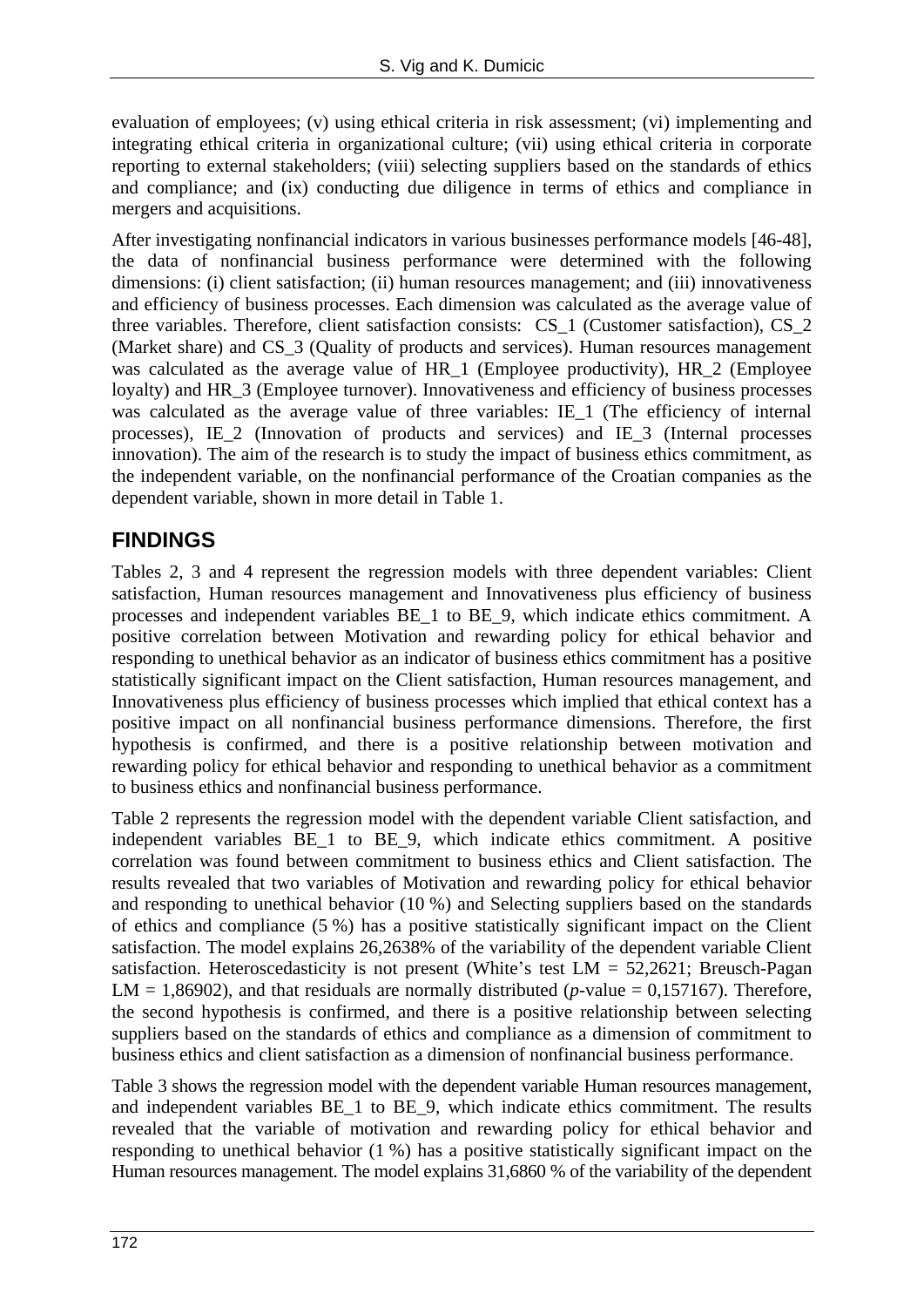| $\alpha$ and $\alpha$ , research modulity description. |                                      |                 |                                                   |  |  |
|--------------------------------------------------------|--------------------------------------|-----------------|---------------------------------------------------|--|--|
| <b>Independent variables</b>                           |                                      |                 |                                                   |  |  |
| Code<br><b>Dimensions</b>                              |                                      |                 |                                                   |  |  |
|                                                        |                                      | $BE_1$          | Motivation and rewarding policy for ethical       |  |  |
|                                                        |                                      |                 | behavior and responding to unethical behavior     |  |  |
|                                                        |                                      | BE <sub>2</sub> | Communicating ethical values within the company   |  |  |
|                                                        |                                      |                 | Promoting an ethical culture, having an           |  |  |
|                                                        |                                      | $BE_3$          | unambiguous, visible commitment and               |  |  |
|                                                        |                                      |                 | involvement in solving ethical problems by senior |  |  |
|                                                        |                                      |                 | management                                        |  |  |
|                                                        |                                      | $BE_4$          | Using ethical criteria in performance and         |  |  |
|                                                        | <b>Commitment to business ethics</b> |                 | efficiency evaluation of employees                |  |  |
|                                                        |                                      | BE_5            | Using ethical criteria in risk assessment         |  |  |
|                                                        |                                      |                 | Implementing and integrating ethical criteria in  |  |  |
|                                                        |                                      | BE_6            | organizational culture                            |  |  |
|                                                        |                                      | $BE_7$          | Using ethical criteria in corporate reporting to  |  |  |
|                                                        |                                      |                 | external stakeholders                             |  |  |
|                                                        |                                      | $BE_8$          | Selecting suppliers based on the standards of     |  |  |
|                                                        |                                      |                 | ethics and compliance                             |  |  |
|                                                        |                                      | $BE_9$          | Conducting due diligence in terms of ethics and   |  |  |
|                                                        |                                      |                 | compliance in mergers and acquisitions            |  |  |
|                                                        |                                      |                 | <b>Dependent variables</b>                        |  |  |
|                                                        |                                      | Code            | <b>Dimensions</b>                                 |  |  |
|                                                        | <b>Client</b><br>satisfaction        | $CS_1$          | <b>Customer satisfaction</b>                      |  |  |
|                                                        |                                      | $CS_2$          | Market share                                      |  |  |
|                                                        |                                      | $CS_3$          | Quality of products and services                  |  |  |
| <b>Nonfinancial</b>                                    | Human                                | $HR_1$          | Employee productivity                             |  |  |
| business<br>performance                                | resources                            | $HR_2$          | <b>Employee loyalty</b>                           |  |  |
|                                                        | management                           | $HR_3$          | Employee turnover                                 |  |  |
|                                                        | <b>Innovativeness</b>                | $IE$ 1          | The efficiency of internal processes              |  |  |
|                                                        | and efficiency                       | $IE_2$          | Innovation of products and services               |  |  |
|                                                        | of business<br>processes             | $IE_3$          | Internal processes innovation                     |  |  |

|  | Table 1. Research instrument description. |  |
|--|-------------------------------------------|--|
|  |                                           |  |

variable Human resources management. Heteroscedasticity is not present (White's test  $LM = 48,4853$ ; Breusch-Pagan  $LM = 12,0142$ ), and that residuals are normally distributed  $(p$ -value  $= 0.962229$ ). The regression model made a contribution to the first hypothesis.

Table 4 presents the regression model with the dependent variable Innovativeness and efficiency of business processes, and independent variables BE\_1 to BE\_9, which indicate ethics commitment. The results revealed that two variables of Motivation and rewarding policy for ethical behavior and responding to unethical behavior (5 %) and Using ethical criteria in performance and efficiency evaluation of employees (10 %) have significant impact statistically. Though a positive correlation between Motivation and rewarding policy for ethical behavior and responding to unethical behavior and all nonfinancial business performance dimensions were shown, research confirmed that using ethical criteria in performance and efficiency evaluation of employees has a positive impact on Innovativeness and efficiency of business processes as well. The model explains 37,2777 % of the variability of the dependent variable Innovativeness and efficiency of business processes. Heteroscedasticity is not present (White's test  $LM = 62;2024$ ; Breusch-Pagan  $LM = 5,95911$ ), and that residuals are normally distributed ( $p$ -value = 0,566927). It could be concluded that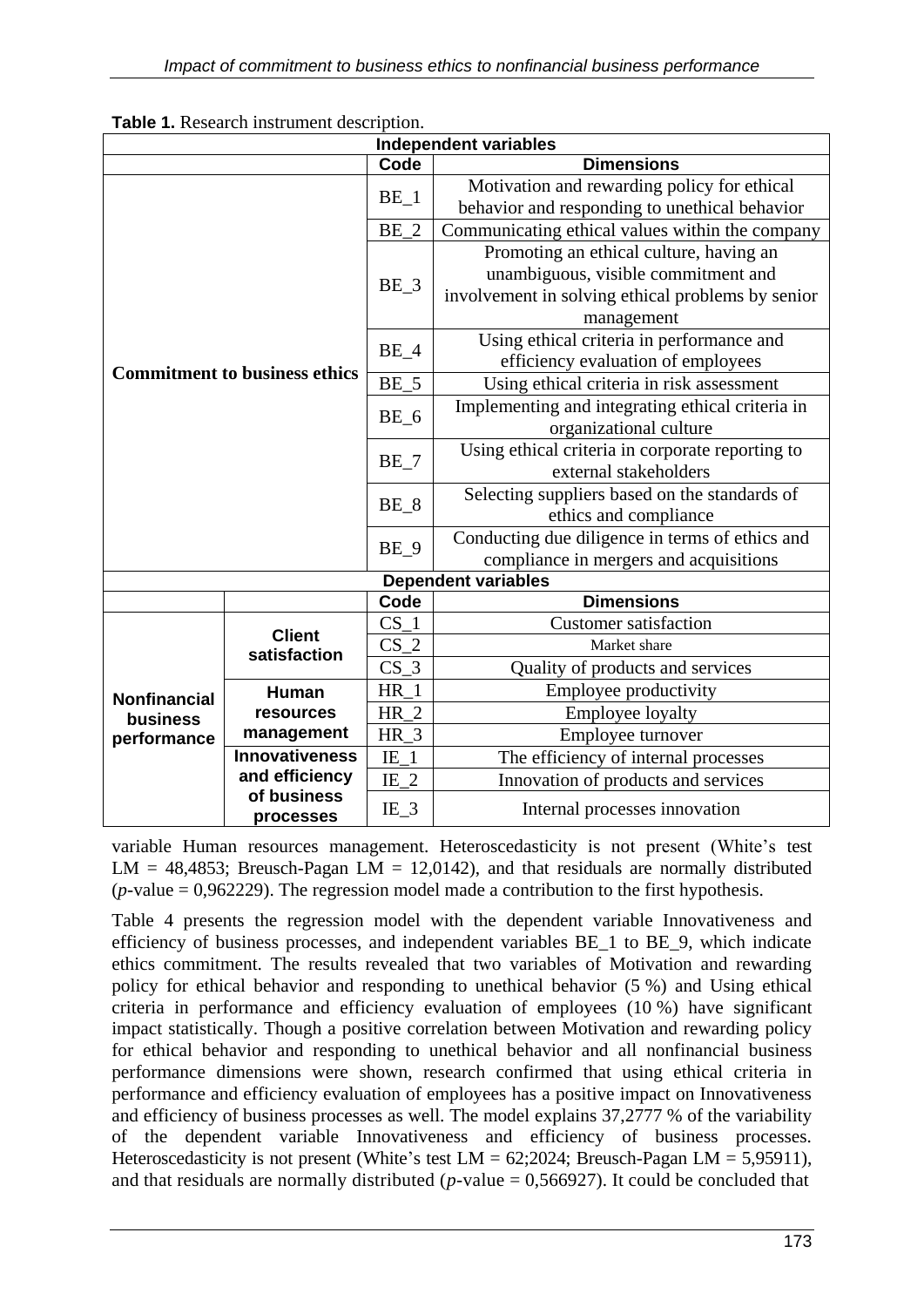| Code                  | <b>Coefficient</b> | <b>Std. Error</b> | t-ratio   | p-value                 |
|-----------------------|--------------------|-------------------|-----------|-------------------------|
| Const.                | 2,25794            | 0,256823          | 8,7918    | ***<br>< 0,00001        |
| $BE_1$                | 0,165324           | 0,0978315         | 1,6899    | 0,09451                 |
| $BE_2$                | $-0,0276695$       | 0,127234          | $-0,2175$ | 0,82833                 |
| $BE_3$                | 0,0141224          | 0,109232          | 0,1293    | 0,89742                 |
| $BE_4$                | 0,015444           | 0,141952          | 0,1088    | 0,91361                 |
| $BE_5$                | $-0,196606$        | 0,145599          | $-1,3503$ | 0,18030                 |
| $BE_6$                | 0,172202           | 0,134153          | 1,2836    | 0,20257                 |
| <b>BE</b> 7           | 0,00642077         | 0,104182          | 0,0616    | 0,95099                 |
| <b>BE 8</b>           | 0,342048           | 0,135728          | 2,5201    | $0,01349$ <sup>**</sup> |
| $BE_9$                | $-0,040798$        | 0,122522          | $-0,3330$ | 0,73992                 |
| Adjusted<br>R-squared |                    |                   |           | 0,262638                |

**Table 2**. Regression model with the dependent variable Client satisfaction.

\*statistically significant at 10 %

\*\*statistically significant at 5 %

\*\*\*statistically significant at 1%

**Table 3.** Regression model with the dependent variable Human resources management.

| Code                  | <b>Coefficient</b> | <b>Std. Error</b> | t-ratio   | p-value          |
|-----------------------|--------------------|-------------------|-----------|------------------|
| const                 | 2,00293            | 0,229402          | 8,7311    | ***<br>< 0,00001 |
| $BE_1$                | 0,26669            | 0,0873858         | 3,0519    | $0,00299***$     |
| $BE_2$                | 0,165291           | 0,113649          | 1,4544    | 0,14931          |
| $BE_3$                | $-0,0775438$       | 0,0975687         | $-0,7948$ | 0,42884          |
| $BE_4$                | $-0,0627676$       | 0,126796          | $-0,4950$ | 0,62179          |
| $BE_5$                | $-0.104987$        | 0,130053          | $-0,8073$ | 0,42164          |
| $BE_6$                | 0,146953           | 0,119829          | 1,2264    | 0,22327          |
| $BE_7$                | 0,0504204          | 0,0930583         | 0,5418    | 0,58928          |
| $BE_8$                | 0,0447339          | 0,121236          | 0,3690    | 0,71301          |
| <b>BE</b> 9           | 0,00592909         | 0,10944           | 0,0542    | 0,95691          |
| Adjusted<br>R-squared |                    |                   |           | 0,316860         |

\*statistically significant at 1 %

**Table 4.** Regression model with the dependent variable Innovativeness and efficiency of business processes.

|                           | <b>Coefficient</b> | <b>Std. Error</b> | t-ratio   | p-value        |
|---------------------------|--------------------|-------------------|-----------|----------------|
| const                     | 1,36935            | 0,287453          | 4,7637    | $<0,00001$ *** |
| $BE_1$                    | 0,237938           | 0,109499          | 2,1730    | $0.03241**$    |
| $BE_2$                    | 0,0451613          | 0,142408          | 0,3171    | 0,75188        |
| BE 3                      | $-0,180842$        | 0,122259          | $-1,4792$ | 0,14259        |
| $BE_4$                    | 0,27172            | 0,158882          | 1,7102    | $0,09067*$     |
| $BE_5$                    | $-0,0284393$       | 0,162964          | $-0,1745$ | 0,86185        |
| BE 6                      | 0,0837863          | 0,150153          | 0,5580    | 0,57823        |
| BE 7                      | $-0,064877$        | 0,116607          | $-0,5564$ | 0,57934        |
| $BE_8$                    | 0,195979           | 0,151915          | 1,2901    | 0,20034        |
| <b>BE</b> 9               | 0,0417804          | 0,137135          | 0.3047    | 0,76132        |
| <b>Adjusted R-squared</b> |                    |                   |           | 0,372777       |

\*statistically significant at 10 %

\*\*statistically significant at 5 %

\*\*\*statistically significant at 1 %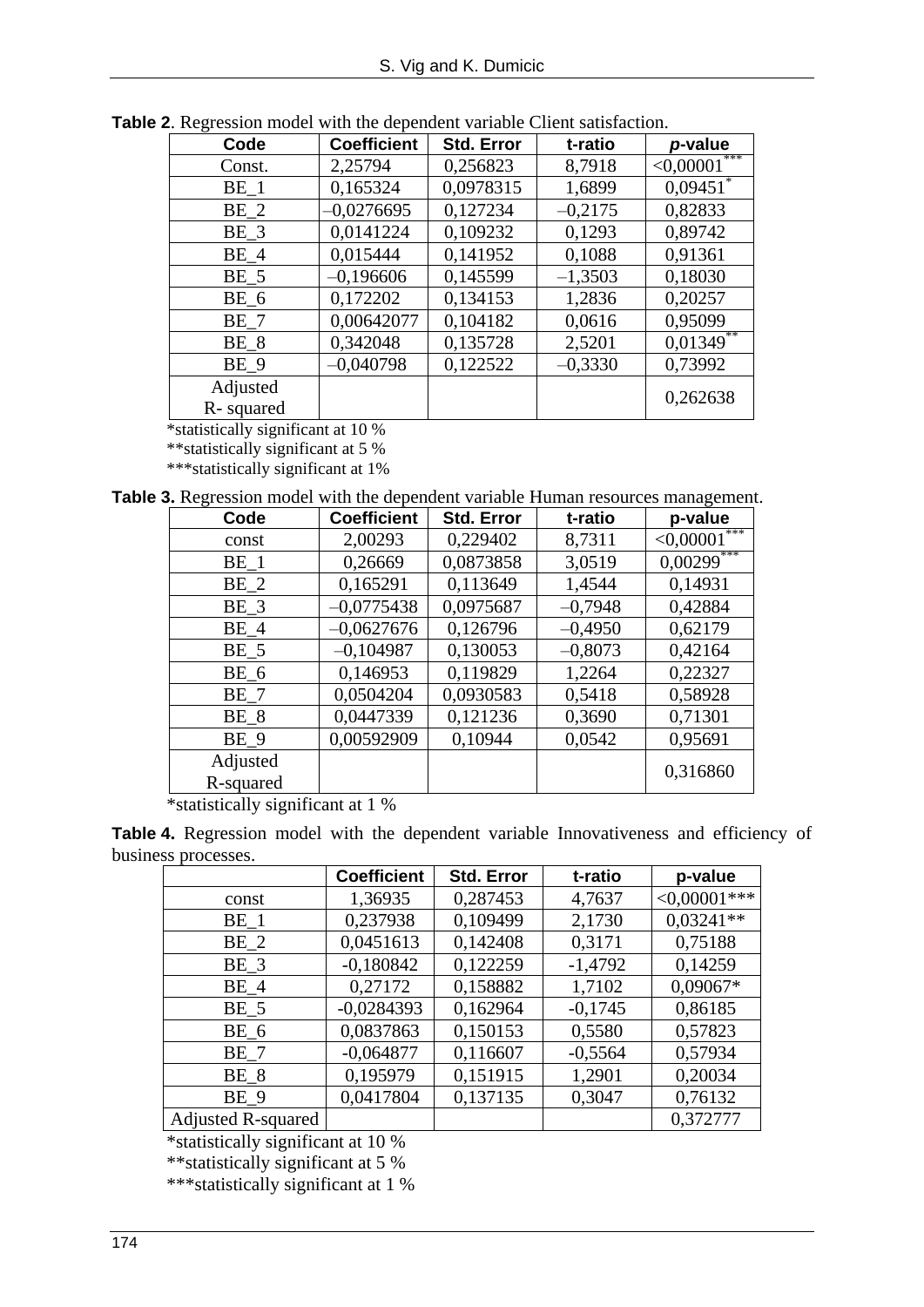there is a positive relationship between using ethical criteria in performance and efficiency evaluation of employees as a dimension of commitment to business ethics and innovativeness and efficiency of business processes as a nonfinancial business performance. Therefore, the third hypothesis is confirmed.

#### **SUMMARY OF FINDINGS**

A summary of our findings is presented in Table 5. For each of the independent variables the following information is provided: (i) if the independent variable does not have any significant impact it is stated as  $\varnothing$ ; (ii) if the independent variable does have significant impact on the dependent variable  $(+)$  or  $(-)$  signs are used to indicate the direction of the impact and 1 %, 5 % or 10 % are used in order to indicate the level of the significance.

Our research reveals that three of nine dimensions of commitment to business ethics have a significant impact on nonfinancial variables in Croatian companies. This may indicate that in an absence of legislation that additionally encourage companies to build ethical environment, Croatian companies do not implement all dimensions that represent a robust and sophisticated ethical program which is a standard on the regulated market. As a result, the companies in our sample could not recognize dimensions as important due to their absence. However, motivation and rewarding policy for ethical behavior and responding to unethical behavior, as a one of three positive dimensions of commitment to ethical business, is statistically significant in all three nonfinancial business performance variables. Our research confirms that it has a stronger positive impact on human resources management (significant at 1 %) compared to innovativeness plus efficiency of business processes (significant at 5 %) and client satisfaction (significant at 10 %).

Client satisfaction (customer satisfaction, market share, quality of products and services) is also investigated. Selecting suppliers based on the standards of ethics and compliance has a positive impact on client satisfaction which is in line with investigation conducted by other authors [3, 49]. Our research confirms that using ethical criteria in performance and efficiency evaluation of employees has a positive impact on innovativeness and efficiency of business processes as a dimension of nonfinancial business performance. This may indicate that the usage of the ethical criteria in performance and efficiency evaluation of employees could be a significant generator of the company innovativeness in Croatia. However, communicating ethical values within the company, promoting an ethical culture, having an unambiguous, visible commitment and involvement in solving ethical problems by senior management, using ethical criteria in risk assessment, implementing and integrating ethical criteria in organizational culture, using ethical criteria in corporate reporting to external stakeholders and conducting due diligence in terms of ethics and compliance in mergers and acquisitions, as dimensions of commitment to business ethics, do not have significant impact in any of the nonfinancial business performance, which contrary to the results of other authors [1, 2, 4].

In general, the findings suggest that ethically committed companies have to build an ethical culture based on measured dimensions. However, the results also suggest that not all dimensions of ethical commitment influence nonfinancial business performance. Moreover, based on our results we may also conclude that the overall level of company's ethical commitment matters when examining the particular dimensions of ethical commitment and nonfinancial business performance.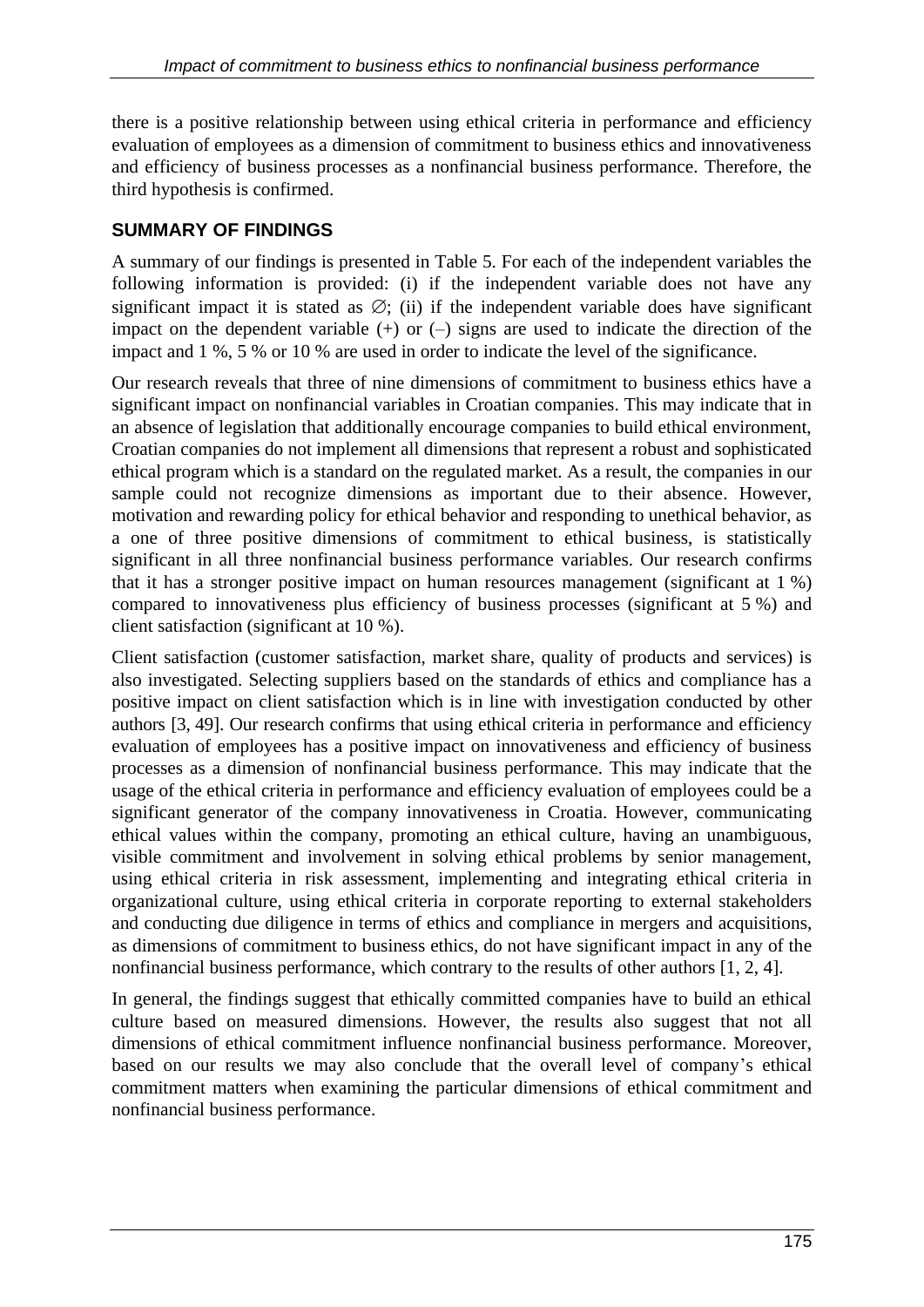|                       | <b>Commitment to business ethics</b>                                                                                                                          | <b>Dependent variables</b>    |                                         |                                                                     |  |
|-----------------------|---------------------------------------------------------------------------------------------------------------------------------------------------------------|-------------------------------|-----------------------------------------|---------------------------------------------------------------------|--|
| Code                  | <b>Dimensions</b>                                                                                                                                             | <b>Client</b><br>satisfaction | <b>Human</b><br>resources<br>management | <b>Innovativeness</b><br>and efficiency<br>of business<br>processes |  |
| const                 |                                                                                                                                                               | $+1\%$                        | $+1%$                                   | $+1%$                                                               |  |
| $BE_1$                | Motivation and rewarding policy<br>ethical<br>for<br>behavior<br>and<br>responding to unethical behavior                                                      | $+10%$                        | $+1\%$                                  | $+5%$                                                               |  |
| $BE_2$                | Communicating ethical values within the<br>company                                                                                                            | Ø                             | Ø                                       | Ø                                                                   |  |
| $BE_3$                | ethical<br>Promoting<br>culture,<br>an<br>having an unambiguous, visible<br>commitment and involvement in<br>solving ethical problems by senior<br>management | Ø                             | Ø                                       | Ø                                                                   |  |
| $BE_4$                | ethical<br>criteria<br>Using<br>in<br>efficiency<br>performance<br>and<br>evaluation of employees                                                             | Ø                             | Ø                                       | $+10%$                                                              |  |
| $BE_5$                | Using ethical<br>risk<br>criteria<br>in<br>assessment                                                                                                         | Ø                             | Ø                                       | Ø                                                                   |  |
| $BE_6$                | Implementing and<br>integrating<br>ethical criteria in organizational<br>culture                                                                              | Ø                             | Ø                                       | Ø                                                                   |  |
| $BE_7$                | Using ethical criteria in corporate<br>reporting to external stakeholders                                                                                     | Ø                             | Ø                                       | Ø                                                                   |  |
| BE_8                  | Selecting suppliers based on the<br>standards of ethics and compliance                                                                                        | $+5%$                         | Ø                                       | Ø                                                                   |  |
| BE_9                  | Conducting due diligence in terms<br>of ethics<br>and compliance<br>in<br>mergers and acquisitions                                                            | Ø                             | Ø                                       | Ø                                                                   |  |
| Adjusted<br>R-squared |                                                                                                                                                               | 0,262638                      | 0,316860                                | 0,372777                                                            |  |
| Hypothesis            |                                                                                                                                                               | H1<br>confirmed               | H2<br>confirmed                         | H <sub>3</sub><br>confirmed                                         |  |

**Table 5.** Overview of the regression models. Note:  $+1\%$ ,  $+5\%$ , and  $+10\%$  indicates positive statistical impact at 1 %, 5 % and 10 % of signicance level;  $\varnothing$  indicates no statistical impact.

# **CONCLUSIONS**

Commitment to business ethics is an important tool for a company's long-term sustainable success that continually grow an academic and scholar interest. The prior studies on a commitment to business ethics mainly focus their attention on the financial and nonfinancial business performance instead of particular dimensions that promote commitment to business ethics and their impacts on separated nonfinancial business performances. To fill this important gap in the literature, we provide an empirical analysis concerning the relationship between commitment to business ethics and nonfinancial business performance. In doing so, we use nine dimensions to measure commitment to business ethics and three dimensions to measure nonfinancial business performance calculated as the average value of additional three variables. Additionally, to consider if the company's ethical commitment matters, we test our results in transition country, such as Croatia. We have chosen this country, due to an absence of legislation that additionally encourage companies to build ethical environment.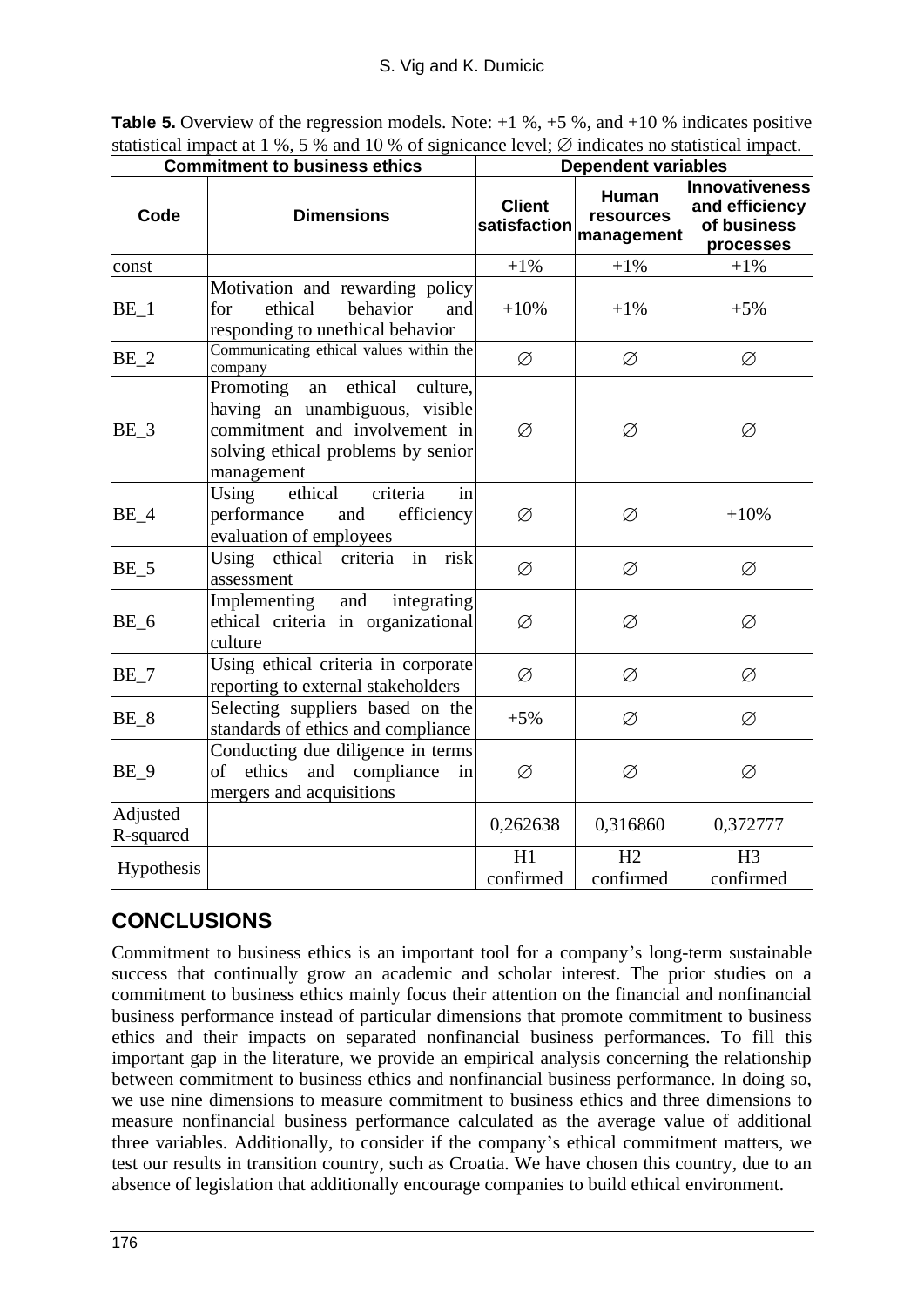#### **SUMMARY OF RESEARCH**

This study tested the correlation between commitment to business ethics and objective of nonfinancial performance such as client satisfaction, human resources management plus innovativeness and efficiency of business processes, by using measures of aggregated employees' perceptions. The empirical results of the regression model show that certain dimension of commitment to business ethics had a positive influence on the nonfinancial performance of the companies. Moreover, authors found that motivation and rewarding policy for ethical behavior and responding to unethical behavior as a dimension of commitment to business ethics has distinctive effects on all three nonfinancial performance dimensions (client satisfaction, human resources management plus innovativeness and efficiency of business processes). The study confirmed that selecting suppliers based on the standards of ethics and compliance had a positive and strong influence on client satisfaction, considering the fact that client and customers' satisfaction continue to make the most important component for long-term performance success of the company, this present a significant issue. Authors confirmed the positive and significant influence of using ethical criteria in performance and efficiency evaluation of employees on innovativeness and efficiency of business processes as a dimension of a nonfinancial performance of the companies, as well.

### **PRACTICAL IMPLICATIONS**

The results of the study raise the issue of some practical implications, and they are useful for business practitioners alike in a several way. First of all, this study proves that a certain dimension of commitment to business ethics increase nonfinancial performance through examining such relationship at the individual level. Secondly, this study provides practical implications for companies in developing countries such as Croatia by showing that commitment to business ethics can be an important predictor of nonfinancial performance as well as a client satisfaction, human resources management and innovativeness and efficiency of business processes. Thirdly, this paper confirmed that ethics and business go simultaneously in the modern economy. Our work provides evidence that doing the right thing is lastly the company's best interest. It represents that business ethics provides a greater degree of client and employees' satisfaction which in the long term result in loyalty for both categories and higher productivity regarding employees. Conclusively, this research, as a preliminary research can be a starting point for further research in other transition countries.

#### **LIMITATIONS AND FUTURE STUDIES**

The study has a certain limitation. Firstly, the data were collected in medium-sized and large companies; therefore small companies were excluded from the research. Thus, in future research, it would be useful to enlarge a sample with small sized companies and to enlarge the sample as a whole. Secondly, the data were present an individual perception of respondents; thus, they could be subjective. Thirdly, attitudes toward a commitment to business ethics and nonfinancial business performance present the views of one participant in each company. In the future studies, interviewing more participants would give a broader view of companies. Furthermore, the geographical focus of the research is an important limitation. Authors focused on companies in Croatia, but it would also be reasonable to investigate the links between commitment to business ethics and nonfinancial business performance in other transition countries and to compare the results with other more regulated markets. This study opens numerous future research areas mentioned above. Furthermore, the terms business ethics and corporate social responsibility (CSR) are often used interchangeably, but perceptions of the roles of each remain distinct [50]. CSR has become a popular topic for academic studies; producing many researches that provide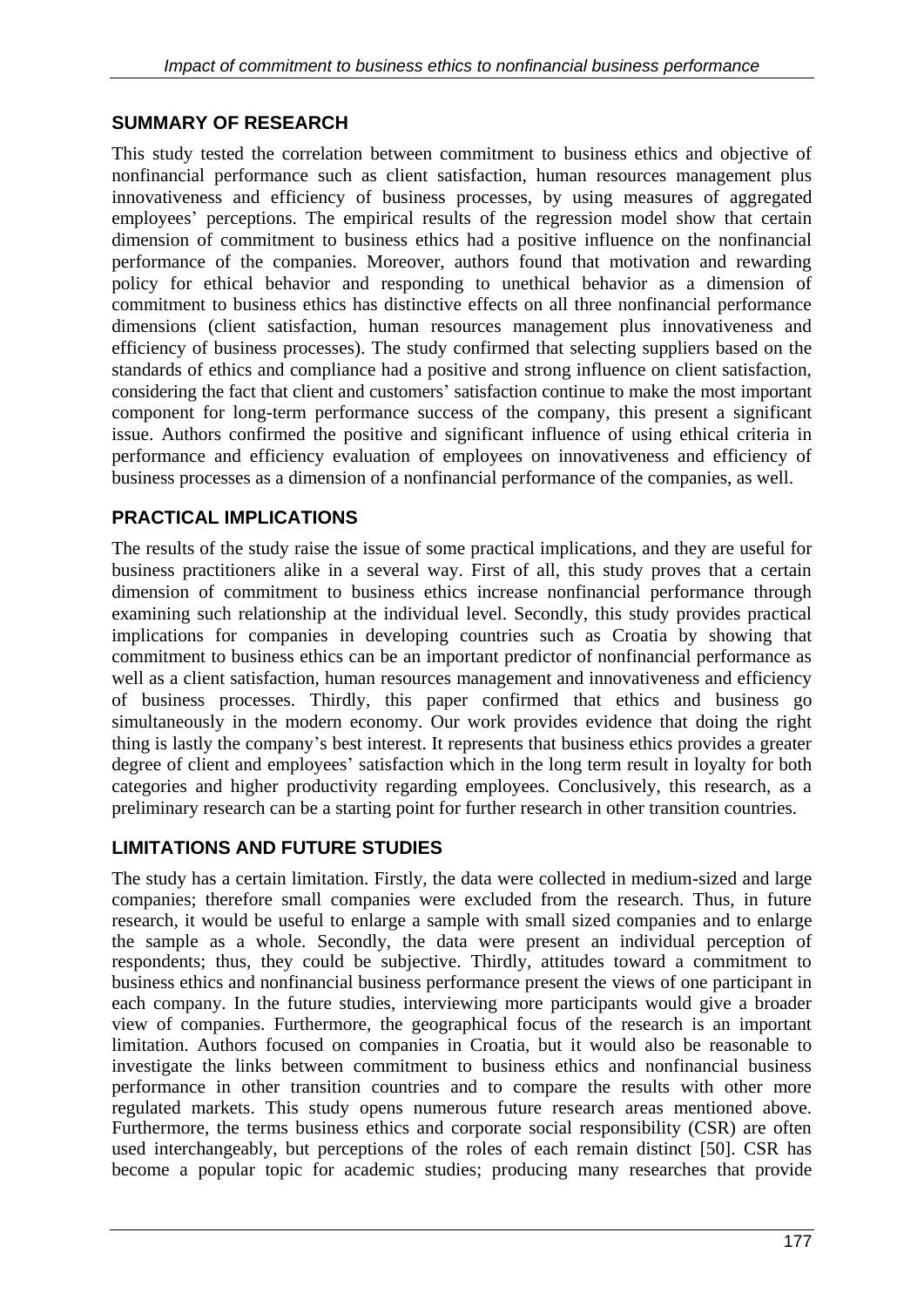guidelines and measurement tools for an organization's social policy and explore the influence of these policies on companies and their stakeholders [51]. CSR has caught the growing attention of companies. Nowadays many of them participate in activities that address social, environmental and sustainability concerns as the issue of nonfinancial business performance. In the future research, it would be interesting to investigate the impact of ethical commitment to CSR, especially regarding the environment and community through company's philanthropic activities.

# **ACKNOWLEDGMENT**

This work has been fully supported by Croatian Science Foundation under the project STRENGTHS (project no. 9402).

### **REFERENCES**

- [1] Webley, S. and More, E.: *Does business ethics pay*. Ethics and Financial, 2003,
- [2] Fombrun, C. and Foss, C.: *Business ethics: Corporate responses to scandal.* Corporate Reputation Review **7**(3), 284-288, 2004, [http://dx.doi.org/10.1057/palgrave.crr.1540226,](http://dx.doi.org/10.1057/palgrave.crr.1540226)
- [3] García de los Salmones, M.M.; Perez, A. and Rodríguez del Bosque, I.: *The social role of financial companies as a determinant of consumer behavior.* International Journal of Bank Marketing **27**(6), 467-485, 2009, [http://dx.doi.org/10.1108/02652320910988339,](http://dx.doi.org/10.1108/02652320910988339)
- [4] Fombrun, C.J.; Gardberg, N.A. and Barnett, M.L.: *Opportunity platforms and safety nets: Corporate citizenship and reputational risk*. Business and Society Review **105**(1), 85-105, 2000, [http://dx.doi.org/10.1111/0045-3609.00066,](http://dx.doi.org/10.1111/0045-3609.00066)
- [5] Brammer, S. and Pavelin, S.: *Corporate community contributions in the United Kingdom and the United States*. Journal of Business Ethics **56**(1), 15-26, 2005, [http://dx.doi.org/10.1007/s10551-004-3236-4,](http://dx.doi.org/10.1007/s10551-004-3236-4)
- [6] Berrone, P.; Surroca, J. and Tribó, J.A.: *Corporate ethical identity as a determinant of firm performance: A test of the mediating role of stakeholder satisfaction*. Journal of Business Ethics **76**(1), 35-53, 2007, [http://dx.doi.org/10.1007/s10551-006-9276-1,](http://dx.doi.org/10.1007/s10551-006-9276-1)
- [7] Sethi, S.P.: *Investing in socially responsible companies is a must for public pension funds – because there is no better alternative*. Journal of Business Ethics **56**(2), 99-129, 2005, [http://dx.doi.org/10.1007/s10551-004-5455-0,](http://dx.doi.org/10.1007/s10551-004-5455-0)
- [8] Cragg, W.: *Business ethics and stakeholder theory*. Business Ethics Quarterly **12**(02), 113-142, 2002, [http://dx.doi.org/10.2307/3857807,](http://dx.doi.org/10.2307/3857807)
- [9] Martin, K.D. and Cullen, J.B.: *Continuities and extensions of ethical climate theory: A meta-analytic review.* Journal of Business Ethics **69**(2), 175-194, 2006, [http://dx.doi.org/10.1007/s10551-006-9084-7,](http://dx.doi.org/10.1007/s10551-006-9084-7)
- [10]Mulki, J.P.; Jaramillo, F. and Locander, W.B.: *Effects of ethical climate and supervisory trust on salesperson's job attitudes and intentions to quit*. Journal of Personal Selling & Sales Management **26**(1), 19-26, 2006, [http://dx.doi.org/10.2753/PSS0885-3134260102,](http://dx.doi.org/10.2753/PSS0885-3134260102)
- [11]Valentine, S. and Barnett, T.: *Perceived organizational ethics and the ethical decisions of sales and marketing personnel.* Journal of Personal Selling & Sales Management **27**(4), 373-388, 2007, [http://dx.doi.org/10.2753/PSS0885-3134270407,](http://dx.doi.org/10.2753/PSS0885-3134270407)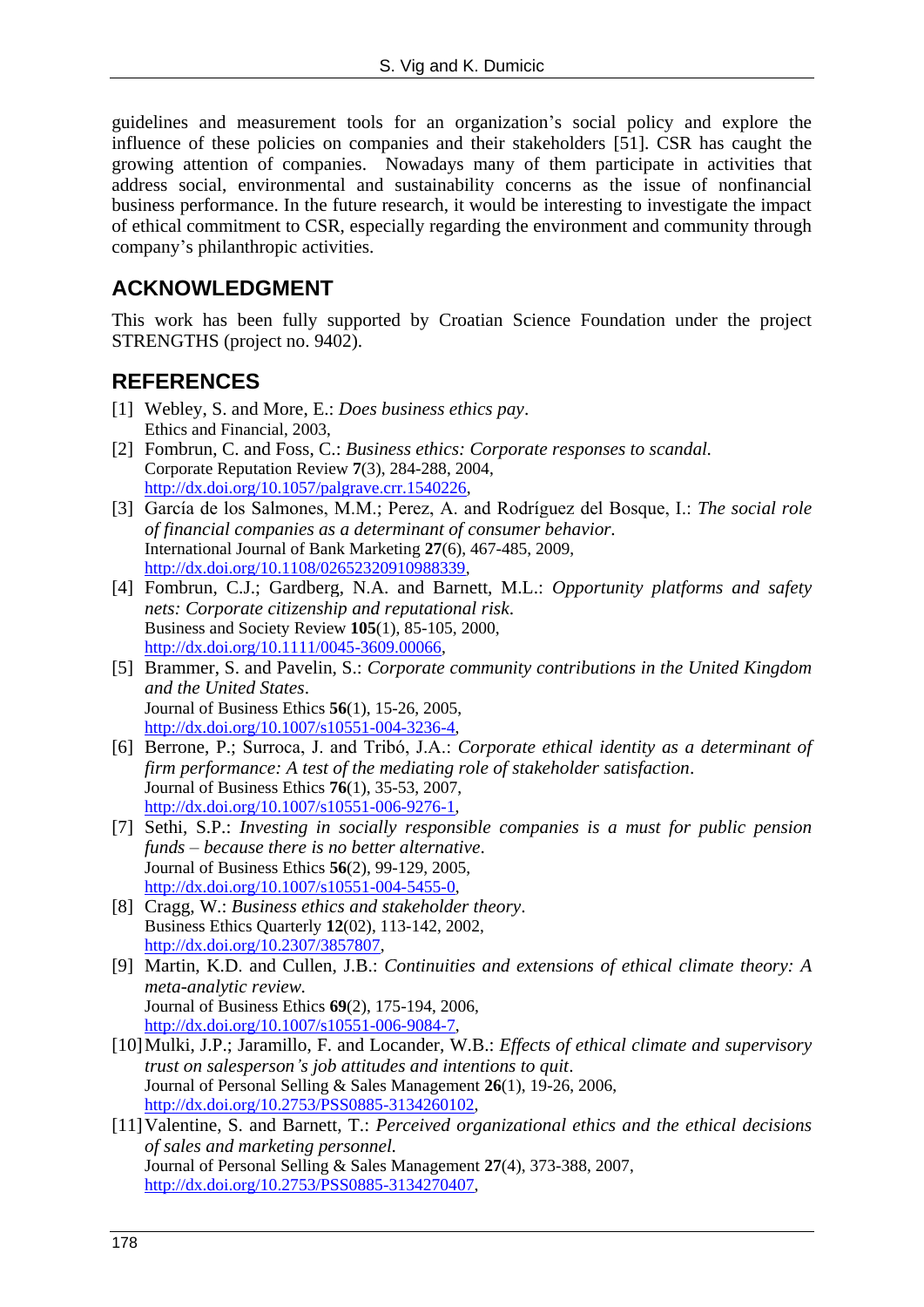- [12]Trevino, L.K.; Weaver, G.R.; Gibson, D.G. and Toffler, B.L.: *Managing ethics and legal compliance: What works and what hurts*. California Management Review **41**(2), 131-151, 1999, [http://dx.doi.org/10.2307/41165990,](http://dx.doi.org/10.2307/41165990)
- [13]ECOA Report: *Ethical Culture Building: A Modern Business Imperative, Research report*.
	- Ethics Resource Center, Washington, 2006,
- [14]United States Sentencing Commission: *Guidelines Manual, 2004*. [http://www.ussc.gov/guidelines-manual/2004/2004-federal-sentencing-guidelines-manual,](http://www.ussc.gov/guidelines-manual/2004/2004-federal-sentencing-guidelines-manual) accessed  $12<sup>th</sup>$  August 2015,
- [15]Bajaj, M.; Thomas, O. and Mukherjea, U.: *A Bird's-eye View of DOJ's FCPA Fines and Settlements*. Navigant Economics 1, 2014, [http://www.navigant.com/~/media/WWW/Site/Page/Insights/Econ%20Mag/A%20BIRDSEYE%](http://www.navigant.com/~/media/WWW/Site/Page/Insights/Econ%20Mag/A%20BIRDSEYE%20VIEW%20OF%20DOJS%201014.ashx) [20VIEW%20OF%20DOJS%201014.ashx,](http://www.navigant.com/~/media/WWW/Site/Page/Insights/Econ%20Mag/A%20BIRDSEYE%20VIEW%20OF%20DOJS%201014.ashx) accessed 15th January, 2016,
- [16]Treviño, L.K. and Weaver, G.R.: *Managing ethics in business organizations: Social scientific perspective*. Stanford University Press, 2003,
- [17]Martin, K.D. and Cullen, J.B.: *Continuities and extensions of ethical climate theory: A meta-analytic review*. Journal of Business Ethics **69**(2), 175-194, 2006, [http://dx.doi.org/10.1007/s10551-006-9084-7,](http://dx.doi.org/10.1007/s10551-006-9084-7)
- [18]DeConinck, J.B.: *The influence of ethical climate on marketing employees' job attitudes and behaviors*. Journal of Business Research **63**(4), 384-391, 2010, [http://dx.doi.org/10.1016/j.jbusres.2008.11.009,](http://dx.doi.org/10.1016/j.jbusres.2008.11.009)
- [19]Policy Compliance Group: *IT Governance, Risk and Compliance 2008 Annual Report*. [https://www.symantec.com/content/en/us/about/media/ITGRC\\_Report\\_KeyFindings.pdf,](https://www.symantec.com/content/en/us/about/media/ITGRC_Report_KeyFindings.pdf) accessed  $12<sup>th</sup>$  August 2015,
- [20]Ethics Resource Center: *National Business Ethics Survey 2013*. [https://www.ibe.org.uk/userassets/surveys/nbes2013.pdf,](https://www.ibe.org.uk/userassets/surveys/nbes2013.pdf) accessed 15<sup>th</sup> January 2016,
- [21]Curcio, R.: *Ethical Pitfall*. In Croatian. TIMpress, Zagreb, 2005,
- [22]Treviño, L.K. and Nelson, K.A.: *Managing business ethics*. John Wiley & Sons., 2011,
- [23]Romar, E.J.: *Managerial harmony: the Confucian ethics of Peter F. Drucker*. Journal of Business Ethics **51**(2), 199-210, 2014, [http://dx.doi.org/10.1023/B:BUSI.0000033613.11761.7b,](http://dx.doi.org/10.1023/B:BUSI.0000033613.11761.7b)
- [24]Drucker, P.F.: *What is business ethics?* The Public Interest **63**, 18, 1981,
- [25]Vujić, V.; Ivaniš, M. and Bojić, B.: *Business Ethics and Multiculture*. In Croatian. Fakultet za menadžment u turizmu i ugostiteljstvu, Opatija, 2012,
- [26]Treviño, L.K.; Butterfield, K.D. and McCabe, D.L.: *The ethical context in organizations: Influences on employee attitudes and behaviors*. Business Ethics Quarterly **8**(03), 447-476, 1998, [http://dx.doi.org/10.2307/3857431,](http://dx.doi.org/10.2307/3857431)
- [27]Vig, S.: Developing Ethical Organisation: *Values, Implementation and Governance*. 6th International Scientific Conference on Economic and Social Development and  $3<sup>rd</sup>$  Eastern European ESD Conference: Business Continuity. Vienna, 2014,
- [28]Lloyd, H.R. and Mey, M.R.: *An ethics model to develop an ethical organization: original research*.

SA Journal of Human Resource Management **8**(1), 1-12, 2010, [http://dx.doi.org/10.4102/sajhrm.v8i1.218,](http://dx.doi.org/10.4102/sajhrm.v8i1.218)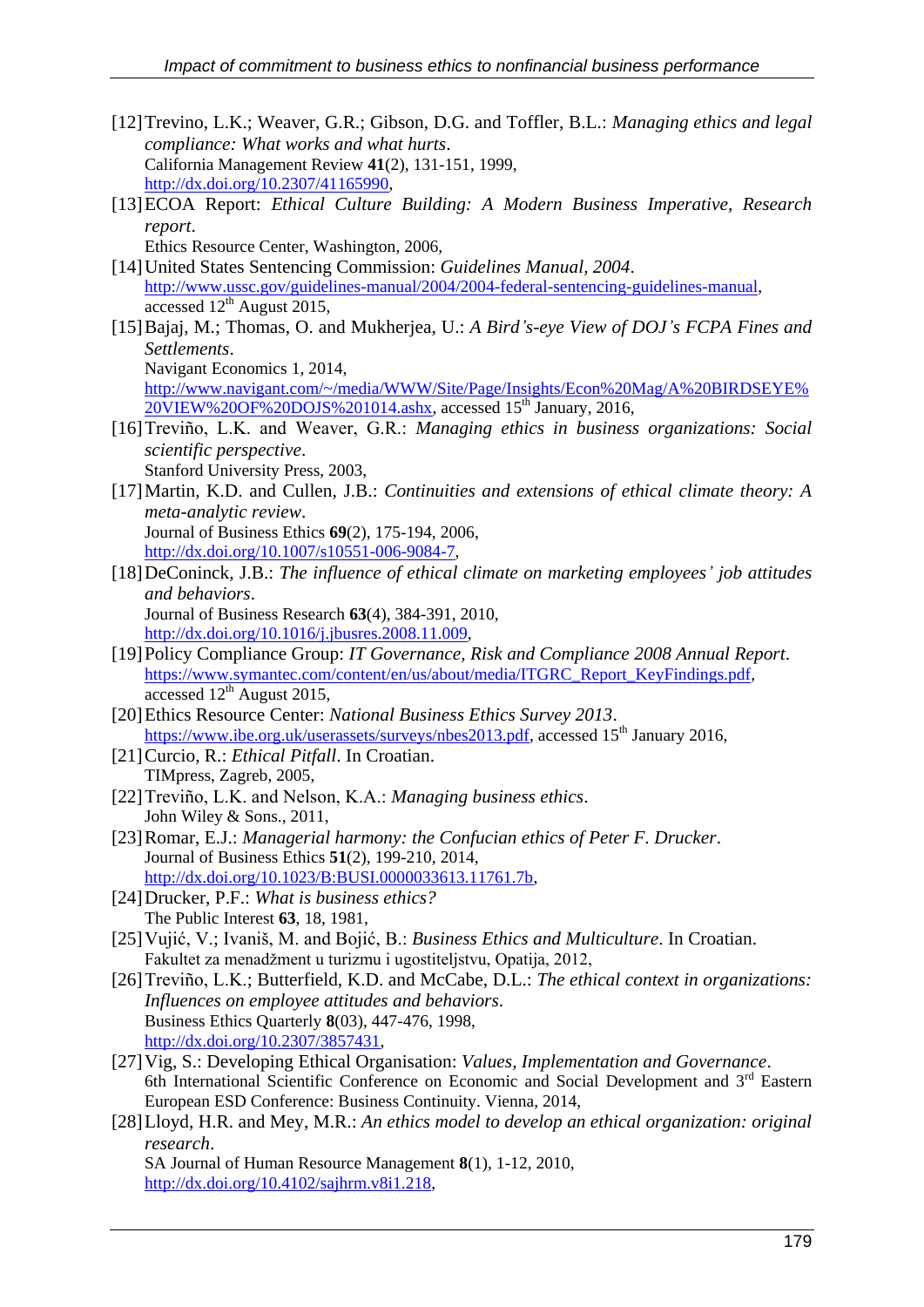- [29]Verbos, A.K.; Gerard, J.A.; Forshey, P.R.; Harding, C.S. and Miller, J.S.: *The positive ethical organization: Enacting a living code of ethics and ethical organizational identity*. Journal of Business Ethics **76**(1), 17-33, 2007, [http://dx.doi.org/10.1007/s10551-006-9275-2,](http://dx.doi.org/10.1007/s10551-006-9275-2)
- [30]Mont, J.: *Signs of an Effective Ethics & Compliance Program*. Compliance Week, 2014, [http://mydigimag.rrd.com/article/Signs+of+an+Effective+Ethics+%26+Compliance+program/17](http://mydigimag.rrd.com/article/Signs+of+an+Effective+Ethics+%26+Compliance+program/1739686/0/article.html)  $39686/0$ /article.html, accessed  $4<sup>th</sup>$  August 2015,
- [31] Steinberg, R.M.: The Game Changes: *10 Essential Elements for Truly Effective Compliance Programs*.
- Steinberg Governance Advisors, Inc., Westport, p.11, 2012, [32]Williford, K. and Small, D.: *Establishing an Effective Compliance Program: An Overview to Protecting your Organization*. Association of Corporate Counsel, Washington, DC, 5,
- [http://www.acc.com/legalresources/quickcounsel/eaecp.cfm?makepdf=1,](http://www.acc.com/legalresources/quickcounsel/eaecp.cfm?makepdf=1) accessed 4<sup>th</sup> August 2015, [33]UK Bribery Act: *Guidance about Procedures which Relevant Commercial Organizations*
- *can put into Place to Prevent Persons Associated with Them from Bribing*. Ministry of Justice, 44, [www.justice.gov.uk/guidance/bribery.htm,](http://www.justice.gov.uk/guidance/bribery.htm) accessed  $4<sup>th</sup>$  August 2015,
- [34]Žager, K.; Mamić Sačer, I.; Sever, S. and Žager, L.: *Analysis of Financial Statements.* In Croatian.
	- Masmedia, Zagreb, 2008,
- [35]Webley, S. and More, E.: *Does business ethics pay? Ethics and Financial Performance*. Institute of Business Ethics, London, 2003,
- [36]Brammer, S.J.; Brooks, C. and Pavelin, S.: *The Stock Performance of America's 100 Best Corporate Citizens*. SSRN working paper No. 834486, 2005,
- [37]Guerard Jr, J.B.: *Is there a cost to being socially responsible in investing?* The Journal of Investing **6**(2), 11-18, 1997,
- [38]Reyes, M.G. and Terrance G.: *The external performance of socially-responsible mutual funds*.

American Business Review **16**.1,1, 1998,

- [39]Verschoor, C.C.: *Corporate performance is closely linked to a strong ethical commitment*. Business and Society Review **104**(4), 407-415, 1999, [http://dx.doi.org/10.1111/0045-3609.00074,](http://dx.doi.org/10.1111/0045-3609.00074)
- [40]Wells, D. and Schminke, M.: *Ethical development and human resources training: An integrative framework*. Human Resource Management Review **11**(1), 135-158, 2001, [http://dx.doi.org/10.1016/S1053-4822\(00\)00044-9,](http://dx.doi.org/10.1016/S1053-4822(00)00044-9)
- [41]Gonzalez-Padron, T.; Hult, G.T.M. and Calantone, R.: *Exploiting innovative opportunities in global purchasing: An assessment of ethical climate and relationship performance*. Industrial Marketing Management **37**(1), 69-82, 2008,

[http://dx.doi.org/10.1016/j.indmarman.2007.06.013,](http://dx.doi.org/10.1016/j.indmarman.2007.06.013)

- [42]Ugoji, K.; Dando, N. and Moir, L.: *Does Business Ethics Pay?* Revised edition. The Institute of Business Ethics, London, 2007,
- [43]Johnson, C.E.: *Organizational Ethics: A Practical Approach*. Thousand Oaks: Sage Publication, Inc., 2012,
- [44]Cullen, J.B.; Parboteeah, K.P. and Victor, B.: *The effects of ethical climates on organizational commitment: A two-study analysis*. Journal of Business Ethics **46**(2), 127-141, 2003, [http://dx.doi.org/10.1023/A:1025089819456,](http://dx.doi.org/10.1023/A:1025089819456)